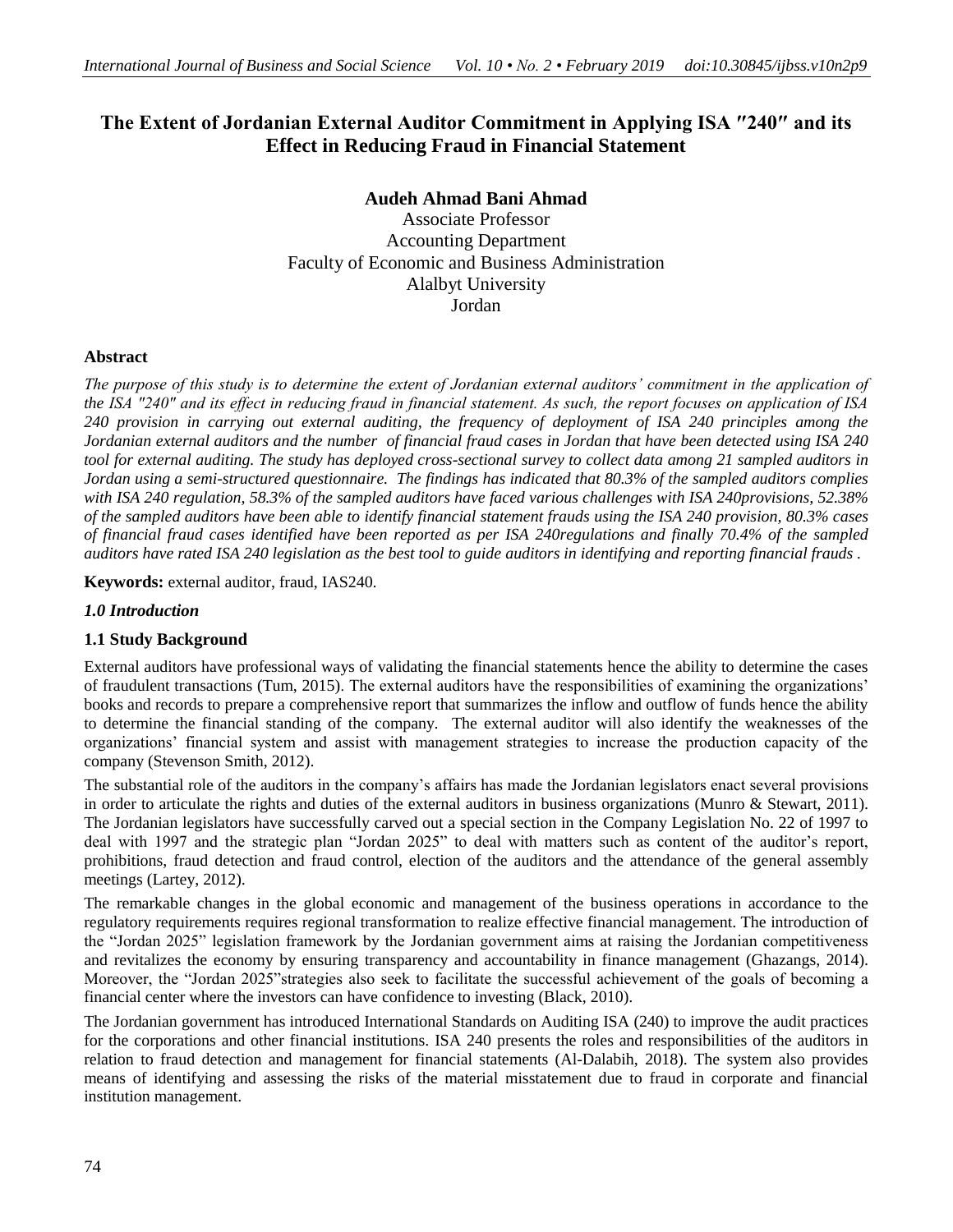The purpose of the ISA 240 in external auditing include enabling the auditors obtain sufficient appropriate audit evidence regarding the assessed risks of materials misstatement resulting from fraudulent activities through designing and implementation of the most appropriate responses(Al-Bawab, 2017). As such it helps the auditing and financial regulatory bodies to respond appropriately to the fraud during the auditing processes.

### **1.2 Problem Statement**

According to ISA 240 requirements, the auditors should maintain professional skepticisms throughout the auditing process and investigate the inconsistencies in financial statements (Stevenson Smith, 2012). The document also requires that auditors design and perform procedures that are responsive to the assessed financial risks and evaluate the selection and application of the accounting policies and tools especially related to subjective measurements and complex transactions that may be indicative of fraudulent financial reporting systems (Levi, 2010).

The cases of financial mismanagement, financial frauds and poor funds control in corporate and projects are common happenings in Jordan despite the introduction of the ISA 240 system and government enacting regulatory policies to control the financial systems and auditing bodies (Tum, 2015). As such, it signifies that there is a challenge with the auditing bodies to sanitize the system in quest to achieve a transparent, credible, reliable and trustworthy financial management systems across Jordan (Kumar, 2014). The weaknesses in the public financial management system in Jordan reflects the underlying interests hence the need to strengthen the public financial management through political leadership and support with the technical skills (Chandler, 2015).

The Audit Bureau of Jordan is an independent government agency and supreme audit institution hence it would b expected to carry out its roles effectively with least political interference. The agency is responsible for auditing ministries, public departments, labour unions, co-operatives, corporations and public institutions (Al‐khabash & Al‐Thuneibat, 2008). The Jordan government has most shares in the agency hence any entity of the Council of Ministers entrust the Bureau to audit its accounts. The external auditing has not been efficient enough since the introduction of the ISO 240 system of auditing in Jordan (Al-Bawab, 2017). Numerous studies have been performed to determine the effectiveness of ISO 240auditing tool however none of the studies have focused to determine the acceptance of the tool by the auditors.

#### **1.3Aim of the Research**

The general objective of the research will be to determine the extent of Jordanian external auditors' commitment in the application of the ISA ″240″ and its effect in reducing fraud in financial statement. The specific objectives of the study include:

- i. To determine the application of ISA 240 provisions while performing external auditing
- ii. To determine the frequency of application of the ISA "240" among the external auditors in Jordan
- iii. To determine the number of financial frauds cases detected using ISA "240" in Jordan by external auditors

#### **1.4 Significance of the Research**

The study will be of great significance to the government, the audit regulatory bodies and the corporate bodies relying on the Jordanian external auditors to identify fraudulent cases in the financial statements. The government will be able to use the study findings to determine the key areas that need strict regulatory policies to enhance the auditing and financial management in Jordanian organizations and corporate bodies. The study finding will enable the auditory agency to determine the extent at which the ISA "240" is deployed by the external auditors while performing the their duties hence the ability to come up with means of ensuring that all auditors in Jordan are using the tool to perform their duties in order to enhance the ability to limit the cases of financial frauds and mismanagement. The corporate bodies will also be able to enforce regulatory policies that will require the external auditors to comply with the ISA "240" legislations before given the contract of auditing the firm.

# *2.0 Literature Review*

The effective public sector and private sector external auditing focus on achieving good governance by promoting accountability and transparency in financial management, reduction of the risks and minimizing the cases of financial frauds and corruption cases(Munro & Stewart, 2011). In this respect, the external auditors are expected to adhere to specific rules and regulations to achieve the goals and objectives of the agency. According to the study report by Stevenson Smith (2012) the Audit Bureau of Jordan has lack tools and framework to ensure that the government legislations on better auditing practices are strictly followed to achieve the best financial management status that would attract investors in the country(Levi, 2010). According to Black (2010) the personnel selected to conduct external analysis should have a good background and skills of performing financial auditing hence he or she should be certified by the auditing standards and agencies.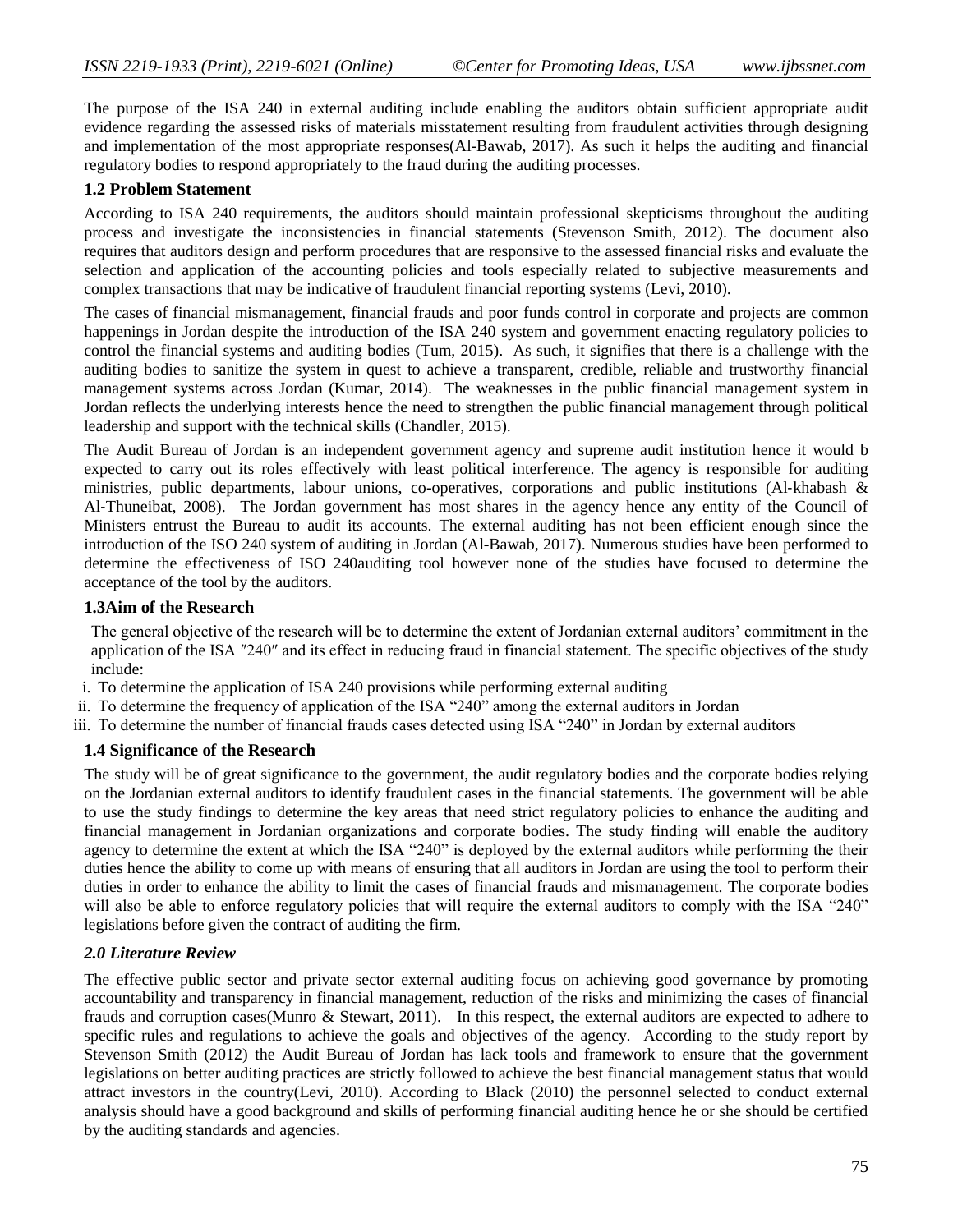The studies by Al-Dalabih (2018) has indicated that continuous education and training on current developments in auditing practices and tools improve the performance of the auditors hence the need to ensure that auditors go for continued professional developments. Cases of undetected financial frauds have been reported in a number of organizations across Jordan according the findings from the study by Tum (2015).

It had been established that the reason behind the financial frauds are due to poor auditing tools deployed in most firms. The other reason for financial frauds in corporate bodies is the use of poor tools and policies to control the external auditing (Kumar, 2014).

The primary responsibility for the prevention and detection of fraud rests with both the government regulatory bodies and the agency managing the auditors across Jordan. According to Chandler (2015) the most important marker of good governance is transparency and reliable financial reporting since bulk of the investments are based on financial statements hence the need to establish reliability and trustworthiness in all operations. The accurate financial reporting of requires a good source of information for a myriad of stakeholders such as the government regulators, potential investors, and company mangers (Stevenson Smith, 2012). If the financial statements cannot be trusted, the investors can be scared from pumping in more finances hence deterring economic development (Munro & Stewart, 2011).

The global corporate accounting scandals have proven that having external auditors in corporate governance is a significance move to ensure that financial frauds are managed effectively (Mishiel, & Qasim, 2010). The competition for capital is intense in the globalized world and only states and institutions with superior corporate governance characterized with best jurisdiction will be able to attract investors and shareholders crucial for economic growth and development (Al-khabash & Al-Thuneibat, 2008). Corporate governance entails numerous aspects of how business should be government and how the organization should interact and establish relationship with other companies, shareholders, employees, customers and the general public. Similar to state governance, the government should ensure that it establishes a healthy relationship with other governments, citizens and the international organizations for social, political and economic growth and development (Al-Bawab, 2017).

# *3.0 Study Methodology*

The research methodology deployed cross-sectional study design to gather data about the use of ISA 240 provisions among the external auditors in Jordan to limit the financial frauds. The survey entailed use of Likert 5 scale questionnaires. The questionnaire entailed 14 questions and the participants were required to react by picking strongly disagree (SD), disagree (D), neither agree nor disagree (AD), agree (A) and strongly agree (SA). Jordan has about 200 certified accounting and auditing organizations hence the study was conducted across the certified accounting and auditing organizations. The study sample was determined using the Krejcie & Morgan (1970) table that led to a sample size of 132 while maintaining confidence level of 95% and margin error of 5.0%. The study sample was randomly selected from the names of accounting and auditing organizations obtained from the Jordanian Association of Certified Public Accountants and about 132 accountants, one per organization, were emailed the questionnaires to fill. All the emailed questionnaires were filled and replied for analysis. The data obtained were analyzed using statistical package for social science (SPSS) and the analysis output were tabulated to illustrate the frequencies, percentages, means and standard deviations.

# *4.0 Study Findings*

### **Table 4.1 illustrating the frequency (F) and percentages (%) of the use of ISA 240 guidelines among the Jordanian auditors**

| R/Q                     | The Use of ISA 240                                                                           | <b>Strongly</b><br>disagree |      | <b>Disagree</b> |      | Neither agree<br>nor disagree |      | Agree    |      | <b>Strongly</b><br>agree |          |
|-------------------------|----------------------------------------------------------------------------------------------|-----------------------------|------|-----------------|------|-------------------------------|------|----------|------|--------------------------|----------|
|                         |                                                                                              | <b>SD</b>                   |      | D               |      | AD.                           |      | A        |      | <b>SA</b>                |          |
|                         |                                                                                              | F                           | $\%$ | F               | $\%$ | F                             | $\%$ | F        | $\%$ | F                        | $\%$     |
| 1                       | I have used ISA 240 provision for external auditing<br>purpose                               | 26                          | 19.7 | $\theta$        | 0.0  | $\Omega$                      | 0.0  | $\theta$ | 0.0  |                          | 106 80.3 |
| $\overline{2}$          | ISA 240 tool provides guidance during external<br>auditing                                   | $\overline{7}$              | 5.3  | 5               | 3.8  | 14                            | 10.6 | $\Omega$ | 0.0  |                          | 106 80.3 |
| 3                       | I only use ISA 240 for external auditing because it is<br>a regulatory requirement in Jordan | 10                          | 7.6  | $\Omega$        | 0.0  | 16                            | 12.1 | 20       | 15.2 | 86                       | 65.2     |
| $\overline{\mathbf{4}}$ | I do not know the significance of ISA 240 in<br>external auditing                            | 113 85.6                    |      | 7               | 5.3  | 12                            | 9.1  | $\Omega$ | 0.0  | $\Omega$                 | 0.0      |
| 5                       | Auditing organizations in Jordan complies with ISA<br>240                                    | $\theta$                    | 0.0  | 15              | 11.4 | 8                             | 6.1  | $\theta$ | 0.0  |                          | 109 82.6 |
| 6                       | Audited organizations in Jordan insists on                                                   | 18                          | 13.6 | $\theta$        | 0.0  | 8                             | 6.1  | 6        | 4.5  |                          | 100 75.8 |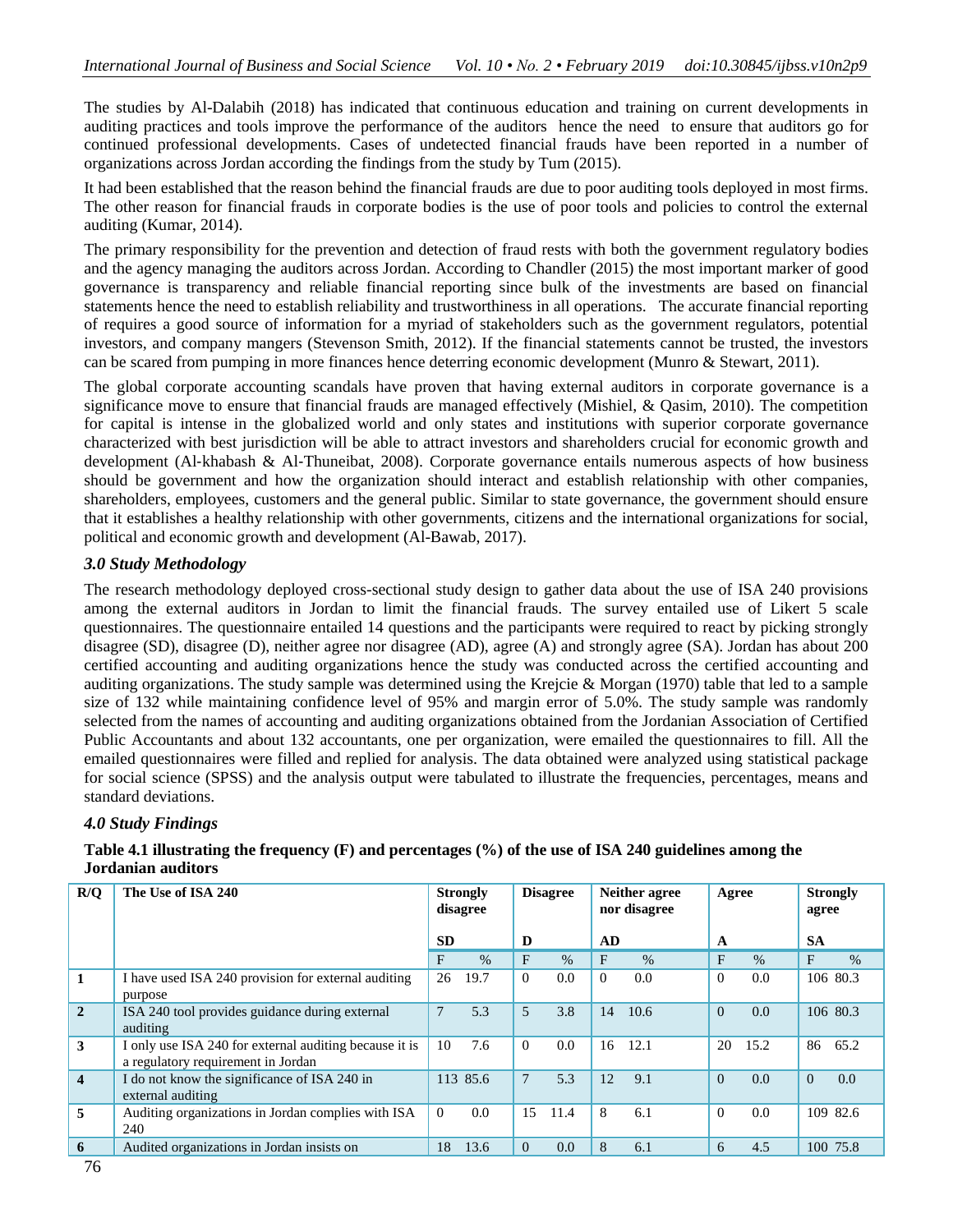|                  | application of ISA 240 in external auditing                                                                   |          |      |                |      |                |      |                |      |    |      |
|------------------|---------------------------------------------------------------------------------------------------------------|----------|------|----------------|------|----------------|------|----------------|------|----|------|
| $\overline{7}$   | I have failed to used ISA 240 provision while<br>performing external auditing in most cases                   | 85       | 64.4 | 21             | 15.9 | 8              | 6.1  | $\overline{4}$ | 3.0  | 14 | 10.6 |
| 8                | I frequently use ISA 240 provision while performing<br>external auditing                                      | 25       | 18.9 | 2              | 1.5  | $\Omega$       | 0.0  | 17             | 12.9 | 89 | 66.7 |
| $\boldsymbol{9}$ | I have faced challenges while deploying ISA 240<br>tool for external auditing practices                       | 40       | 30.3 | 7              | 5.3  | 8              | 6.1  | 44             | 33.3 | 33 | 25.0 |
| 10               | I have never noticed financial frauds while using<br>ISA 240 tool for external auditing                       | 76       | 57.6 | 30             | 22.7 | $\overline{4}$ | 3.0  |                | 0.8  | 21 | 15.9 |
| 11               | I have noticed financial frauds while using ISA 240<br>tool for external auditing                             | $\Omega$ | 0.0  | 23             | 17.4 | 3              | 2.3  | 29             | 22.0 | 77 | 58.3 |
| 12               | I always included financial frauds noticed using ISA<br>240 tool in the final auditing report                 | 24       | 18.2 | $\overline{4}$ | 3.2  | $\Omega$       | 0.0  | 24             | 18.2 | 80 | 60.6 |
| 13               | I don't include financial frauds detected using ISA<br>240 tool in the final auditing report                  | 86       | 65.2 | 8              | 6.1  | $\Omega$       | 0.0  | 10             | 7.6  | 28 | 21.2 |
| 14               | ISA 240 tool is an efficient tool to use in performing<br>external auditing for organizations and individuals | 16       | 12.1 | $\overline{4}$ | 3.0  | 19             | 14.4 | 12             | 9.1  | 81 | 61.4 |

Source: Author's own research

# **Table 4.2 illustrating the mean, standard deviation and standard error means of various variables analyzed**

| R/Q              | <b>USE OF ISA 240 GUIDELINES</b>                                                                              | <b>Mean</b> | $\mathbf N$ | <b>Standard</b><br><b>Deviation</b> |
|------------------|---------------------------------------------------------------------------------------------------------------|-------------|-------------|-------------------------------------|
| $\mathbf{1}$     | I have used ISA 240 provision for external auditing purpose                                                   | 4.4621      | 132         | 1.15518                             |
| $\boldsymbol{2}$ | ISA tool provides guidance during external auditing                                                           | 4.4621      | 132         | 1.15518                             |
| $\overline{3}$   | I only use ISA 240 for external auditing because it is a regulatory requirement in<br>Jordan                  | 4.3030      | 132         | 1.17180                             |
| 4                | I do not know the significance of ISA 240 in external auditing                                                | 1.2348      | 132         | 0.60355                             |
| 5                | Auditing organizations in Jordan complies with ISA 240                                                        | 4.5379      | 132         | 1.02938                             |
| 6                | Audited organizations in Jordan insists on application of ISA 240 in external auditing                        | 4.2879      | 132         | 1.40626                             |
| 7                | I have failed to used ISA 240 provision while performing external auditing in most<br>cases                   | 1.7955      | 132         | 1.32353                             |
| 8                | I frequently use ISA 240 provision while performing external auditing                                         | 3.9394      | 132         | 1.60513                             |
| 9                | I have faced challenges while deploying ISA 240 tool for external auditing practices                          | 3.1742      | 132         | 1.60864                             |
| 10               | I have noticed financial frauds while using ISA 240 tool for external auditing                                | 4.2121      | 132         | 1.12589                             |
| 11               | I have never noticed financial frauds while using ISA 240 tool for external auditing                          | 1.9470      | 132         | 1.44261                             |
| 12               | I always included financial frauds noticed using ISA 240 tool in the final auditing<br>report                 | 4.0000      | 132         | 1.54327                             |
| 13               | I don't include financial frauds detected using ISA 240 tool in the final auditing<br>report                  | 2.1364      | 132         | 1.693151                            |
| 14               | ISA 240 tool is an efficient tool to use in performing external auditing for<br>organizations and individuals | 4.0455      | 132         | 1.40807                             |

Source: Author's own research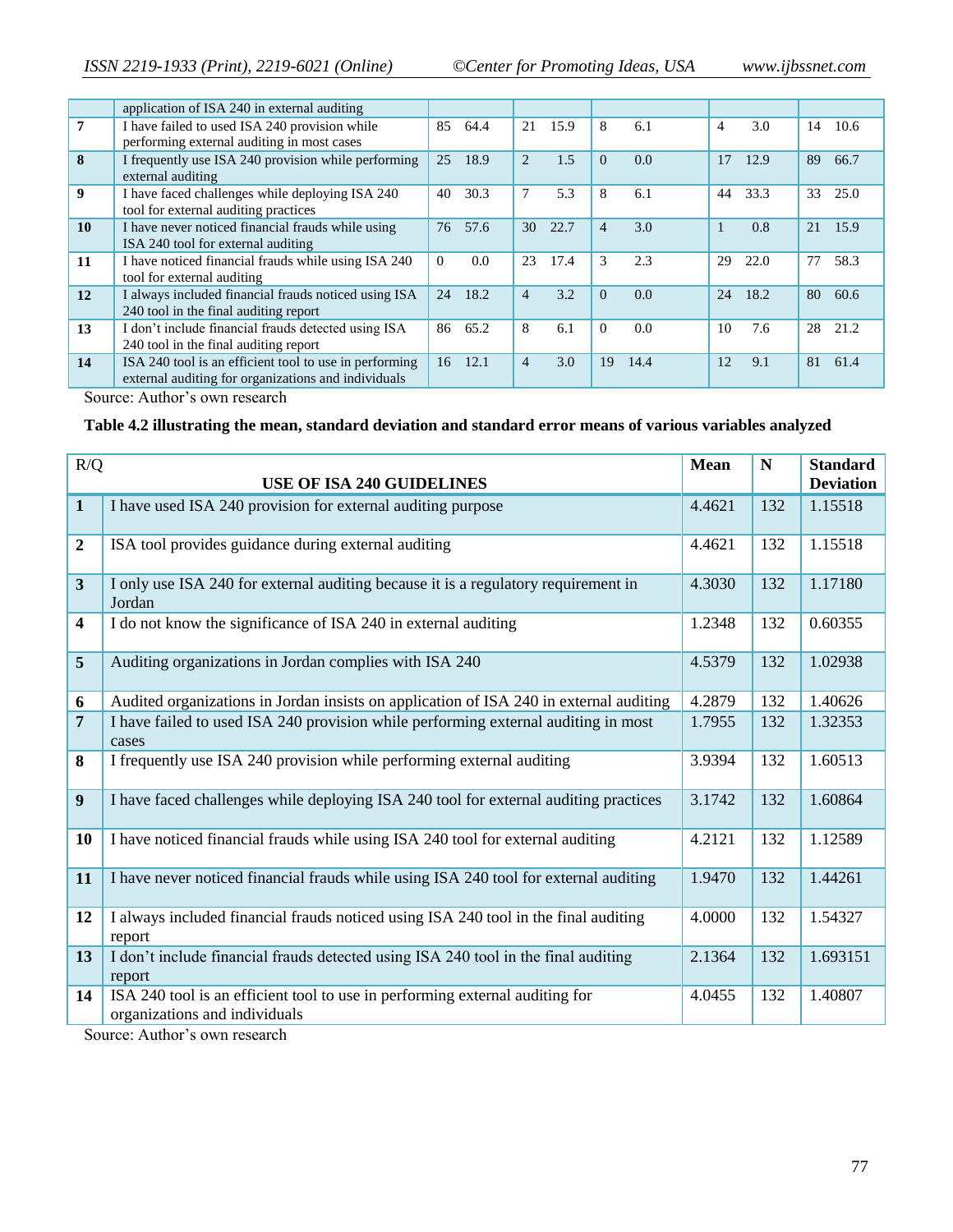# **Table 4.3 illustrating the one sample statistics**

|                         |                                                                                                               | <b>Test Value=0</b> |     |                 |                        |       |                                                 |  |  |
|-------------------------|---------------------------------------------------------------------------------------------------------------|---------------------|-----|-----------------|------------------------|-------|-------------------------------------------------|--|--|
|                         |                                                                                                               |                     |     |                 |                        |       | 95% Confidence<br>Interval of the<br>Difference |  |  |
| R/Q                     | Use of ISA 240 guidelines                                                                                     | t                   | df  | Sig. (2-tailed) | Mean<br>Differe<br>nce | Lower | Upper                                           |  |  |
| $\mathbf{1}$            | I have used ISA 240 provision for external auditing<br>purpose                                                | 30.305              | 132 | 0.000           | 4.262                  | 3.937 | 4.487                                           |  |  |
| $\overline{2}$          | ISA240 tool provides guidance during external<br>auditing                                                     | 44.379              | 132 | 0.000           | 4.462                  | 4.263 | 4.661                                           |  |  |
| $\overline{\mathbf{3}}$ | I only use ISA 240 for external auditing because it is a<br>regulatory requirement in Jordan                  | 42.190              | 132 | 0.000           | 4.303                  | 4.101 | 4.505                                           |  |  |
| $\overline{\mathbf{4}}$ | I do not know the significance of ISA 240 in external<br>auditing                                             | 23.506              | 132 | 0.000           | 1.235                  | 1.131 | 1.339                                           |  |  |
| $\overline{5}$          | Auditing organizations in Jordan complies with ISA<br>240                                                     | 50.648              | 132 | 0.000           | 4.538                  | 4.361 | 4.715                                           |  |  |
| 6                       | Audited organizations in Jordan insists on application<br>of ISA 240 in external auditing                     | 34.120              | 132 | 0.000           | 4.288                  | 4.011 | 4.504                                           |  |  |
| $\overline{7}$          | I have failed to used ISA 240 provision while<br>performing external auditing in most cases                   | 15.586              | 132 | 0.000           | 1.796                  | 1.568 | 2.023                                           |  |  |
| 8                       | I frequently use ISA 240 provision while performing<br>external auditing                                      | 28.741              | 132 | 0.000           | 3.939                  | 3.696 | 4.243                                           |  |  |
| 9                       | I have faced challenges while deploying ISA 240 tool<br>for external auditing practices                       | 22.044              | 132 | 0.000           | 3.174                  | 3.096 | 3.707                                           |  |  |
| 10                      | I have never noticed financial frauds while using ISA<br>240 tool for external auditing                       | 15.506              | 132 | 0.000           | 1.947                  | 1.699 | 2.195                                           |  |  |
| 11                      | I have noticed financial frauds while using ISA 240<br>tool for external auditing                             | 42.982              | 132 | 0.000           | 4.212                  | 4.018 | 4.406                                           |  |  |
| 12                      | I always include financial frauds noticed using ISA<br>240 tool in the final auditing report                  | 27.094              | 132 | 0.000           | 4.000                  | 3.504 | 4.056                                           |  |  |
| 13                      | I don't include financial frauds detected using ISA<br>240 tool in the final auditing report                  | 14.497              | 132 | 0.000           | 2.136                  | 1.845 | 2.428                                           |  |  |
| 14                      | ISA 240 tool is an efficient tool to use in performing<br>external auditing for organizations and individuals | 33.009              | 132 | 0.000           | 4.046                  | 3.805 | 4.288                                           |  |  |

*Source: Author's own research*

# *5.0 Findings Analysis*

The SPSS analysis has indicated that 80.3% (106 of the respondents) of the sampled population (132 participants) strongly agree to have used ISA 240 provision for external auditing as indicated in table 4.1. The table 4.1 also indicates that 66.7% of the sampled population frequently uses ISA 240 regulatory requirements while performing external auditing in Jordan. 80.4% (96 participants) of the sampled population used ISA 240 tool because it is a regulatory requirement in Jordan as indicated in table 4.1.

Moreover, 80.3% (106 participants) of the sampled population strongly agreed to have been using the ISA 240 system to provide guidance during external auditing practices in Jordan as indicated in table 4.1. Table 4.1 further reveals that most auditors in Jordan understand the significance of ISA 240 when it comes to external auditing practices. Only 9.1% (12 participants) of the sampled population do not understand the significance of ISA 240 provision in external auditing.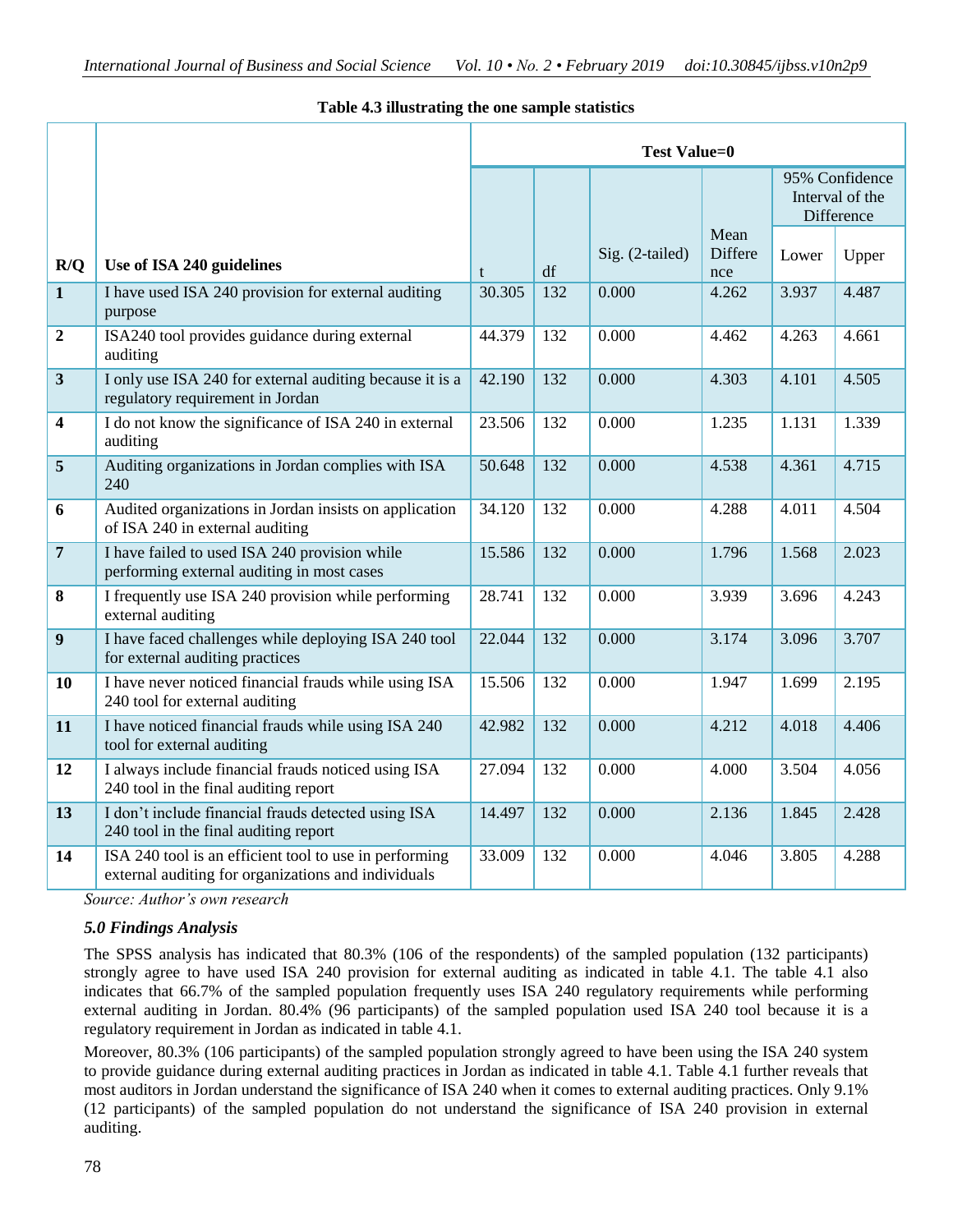Majority of auditing organizations in Jordan (82.6%) complies with ISA 240 regulatory requirements while 80.3% of the audited organizations insist on application of ISA 240 regulatory policies while performing external auditing according to table 4.1. 80.3% of the study participants (106 people) have agreed to have noticed financial frauds while using ISA 240 tool to perform external auditing and 78.8 % of the auditors have included the financial fraudulence cases identified via ISA 240 in their final reports as indicated in table 4.9 and table 4.1.Various auditors have faced challenges with ISA 240 provisions as indicated in table 4.1. 58.3% (77 participants) of the sampled population have agreed to have experienced some difficulties while trying to comply with the regulatory requirement. However, 70.4% (93 participants)have reported that ISA 240 tool is an efficient provision deployable for external auditing to identify and reduces the cases of financial frauds in organizations based in Jordan.

The mean for respondents that use ISA 240 guidelines in Jordan is 4.4621 which indicates that majority of respondents have agreed to be utilized the ISA 240 protocol in their operations (table 4.2).Most respondents have agreed (mean of 4.000) that they do include the financial challenges identified using ISA 240 guidelines in their report hence a proof that the Jordanian auditors are committed in applying the ISA 240 guidelines in their practices. The p-value for all the analyzed variables has been found to be 0.000 hence an indication that the explored variables are positively significant (Table 4.3).

#### *6.0 Discussion*

Improving the governance is a significance practice to facilitate the Jordan's plans of improving the modern economy. The modern economy can only be achieved by ensuring transparency in financial management in corporate bodies and the government departments (Jordan Economic Monitor, 2014). In order to ensure accountability and transparency in financial management, the government of Jordan and the Jordanian association of the certified public accountants (JACPA) have jointly agreed to deploy ISA 240 policies in auditing practices as a way of minimizing the possible frauds reported in financial statements during external auditing across Jordan(Al-Dalabih, 2018).

According to ISA 240 legislation, a financial fraud risks is defined as events or conditions that indicate likelihood or incentive to commit a financial fraud or provides an ample opportunity to commit financial fraud. The report findings are in agreement with Black (2010) findings that financial frauds are common across Jordan corporate bodies, government agencies and the business organizations. 80.3% of the auditors sampled have reported that they have encountered financial frauds during external auditing practices. The percentage of the sampled auditors that have reported financial statement frauds during external auditing is almost equal to the number of the auditors complying with ISA 240 legislatives (78.8%) hence an indication that the use of ISA 240 tool can help to identify the fraud cases (Gazdar, & Cherif, 2014). Moreover, the number of fraud cases identified and reported as a result of compliance with the ISA 240 legislation is an enough proof that the Jordan auditors are committed to apply ISA 240 in external auditing practices(Ghazangs, 2014).

The auditors have been complying with the ISA 240 auditing practices by pointing the cases in their final reports hence making it easy for the authorities to confront the individuals pointed out in the report to be responsible for the financial crisis reported. The auditor profession in Jordan has undergone dramatic transformation since its inception in 1944(Lartey, 2012). The profession is currently tightly regulated by the regulatory bodies such as JACPA and the audit bureau of Jordan agency to ensure that international standards are followed by the professionals to raise the quality of services offered by the auditors across Jordan. As such, ISA 240 tool is a common denominator that unites all the auditors to ensure that all clients in need of auditing services are accorded the right services (Munro & Stewart, 2011).

However, there is a smaller group of auditors (19.7%) that do not make use of ISA 240 legislatives while performing auditing in Jordanian organizations. The possible reason for not using the ISA 240 tool among this category of auditors may be due to background knowledge of the ISA 240 tool and its significance in reducing the financial statement frauds (Cunningham, 2004). However, 70.5% of the sampled auditors across Jordan have rated the ISA 240 tool as the best tool to minimize the fraudulent cases in financial statements hence deeply rooted to ensure that financial frauds are completely dealt with accordingly in Jordan (Tum, 2015).

According to the study findings, 80.3% of the auditors reported that the corporate bodies and business organizations across Jordan recommends that the hired internal and external auditors must comply with the ISA 240 regulations in order to audit their financial records (Levi, 2010).

This shows that the corporate bodies and the business organizations are also supporting the deployment of the ISA 240 regulations to sanitize the financial management systems across Jordan to have transparent and trustworthy financial systems that would attract investors and shareholders to develop the economy of Jordan to reach the modern economy levels (Stevenson Smith, 2012).